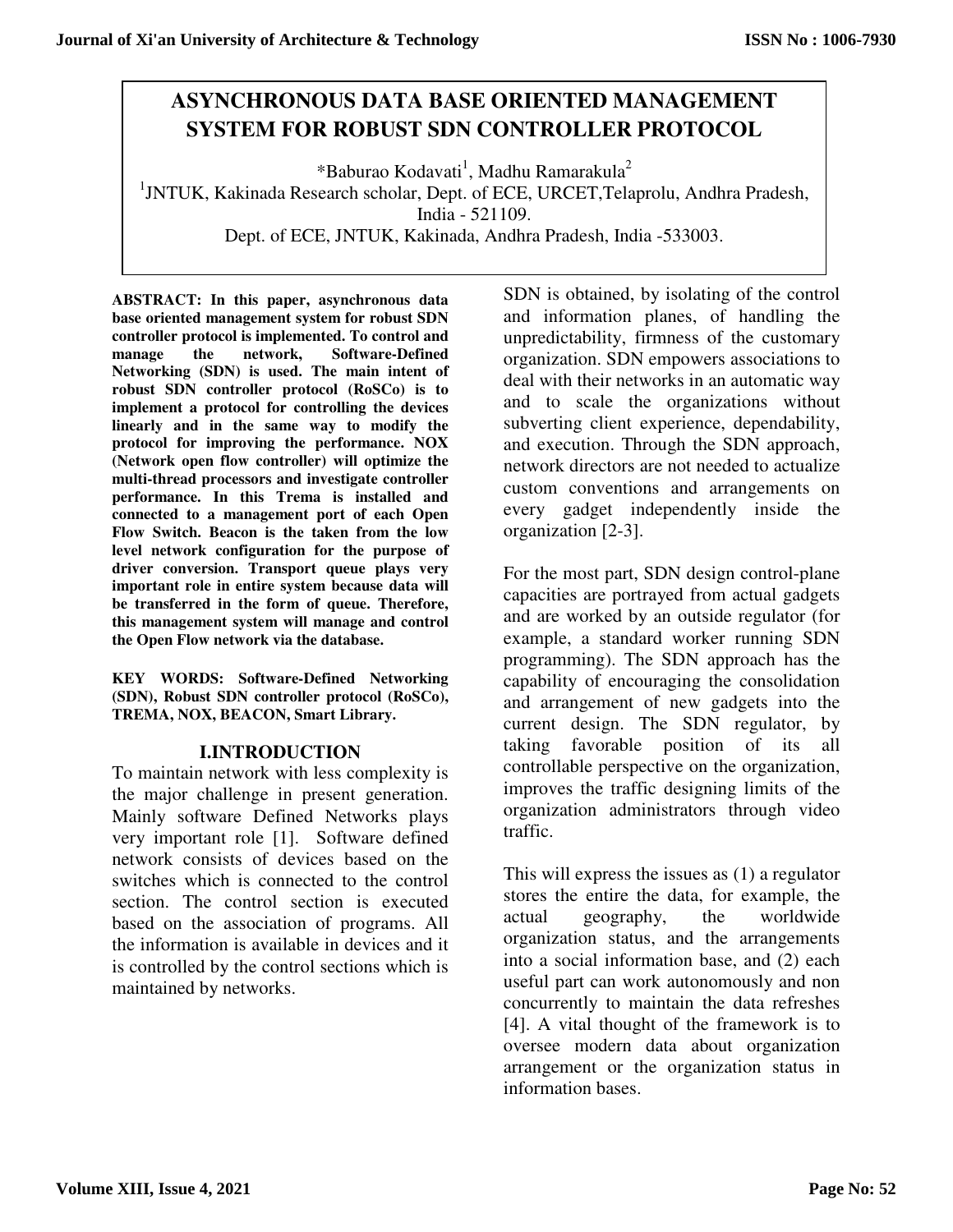The information base has the upside of information handling and addresses non concurrent refreshes by the exchange preparing. Each utilitarian part brings the collected data in data bases and makes data about organization arrangement. Every segment works autonomously and non concurrently through information bases, since the way calculation work is isolated from the control work. To uncover favorable circumstances of our methodology, it will apply the idea of information base arranged administration on an Open Flow-based trial organize and approve that our framework can design an Open Flow-based organization through the data sets [5].

The organization establishes of different gadgets like switches and devices others. However, they are unequipped for dealing with the organization in instance of connection disappointment. They battle extremely difficult to change over elevated level arrangement as indicated by the changing states of the organization with the restricted apparatuses. SDN carries answer for this issue by giving the organization engineering that supports the segment plane.

Here the control plane and information plane is decoupled for the smooth working of parcel move. The execution of SDN is done through a convention named Open-Flow, which decouples the plane and support in the determination of way for the transmission of information. It gives an open interface between the two planes. On account of the unified control in the Open-Flow organization, it turns out to be very simple to convey guiding procedures to the switch. The information plane comprise of switch and control plane comprises of regulator. The guided plane for example information plane is liable for the transmission of information and control plane figures strategy for the sending of data.

The knowledge of the entirety network is moved to the concentrated programming based SDN regulator, which acts like manager. The change, control, and checking of communicated information is being finished by the SDN control segments.

Conventional organizations interfacing a large portion of the present web have demonstrated to advance gradually; are restricted in usefulness; have a moderately significant level of Operation Expenditures (OPEX) because of manual upkeep and organization, and are, in nature, generally static to gadget disappointments and stream changes. Then again, worker virtualization and distributed computing have made the worker side of the Data Center more adaptable and versatile to the ever developing and changing applications worker necessities.

Applications are currently ready to be served by high quantities of virtual machines that can rapidly scale in CPU and memory assets. This scene has put conventional organizations at the center of attention, situating them as a hold up position for application organization and versatility. Along these lines, as of now media communications specialist co-ops and IT associations, as a rule, are under expanding strain to be more proficient than any time in recent memory.

Another systems administration worldview, Software-Defined Networking (SDN), vows to help to defeat the adaptability and versatility restrictions of conventional systems administration by making use of organization the board centralization and by cultivating robotization utilizing network programmability. Despite the fact that the possibility of a programmable organization isn't new, SDN has as of late become an interesting issue in the systems administration network. Programming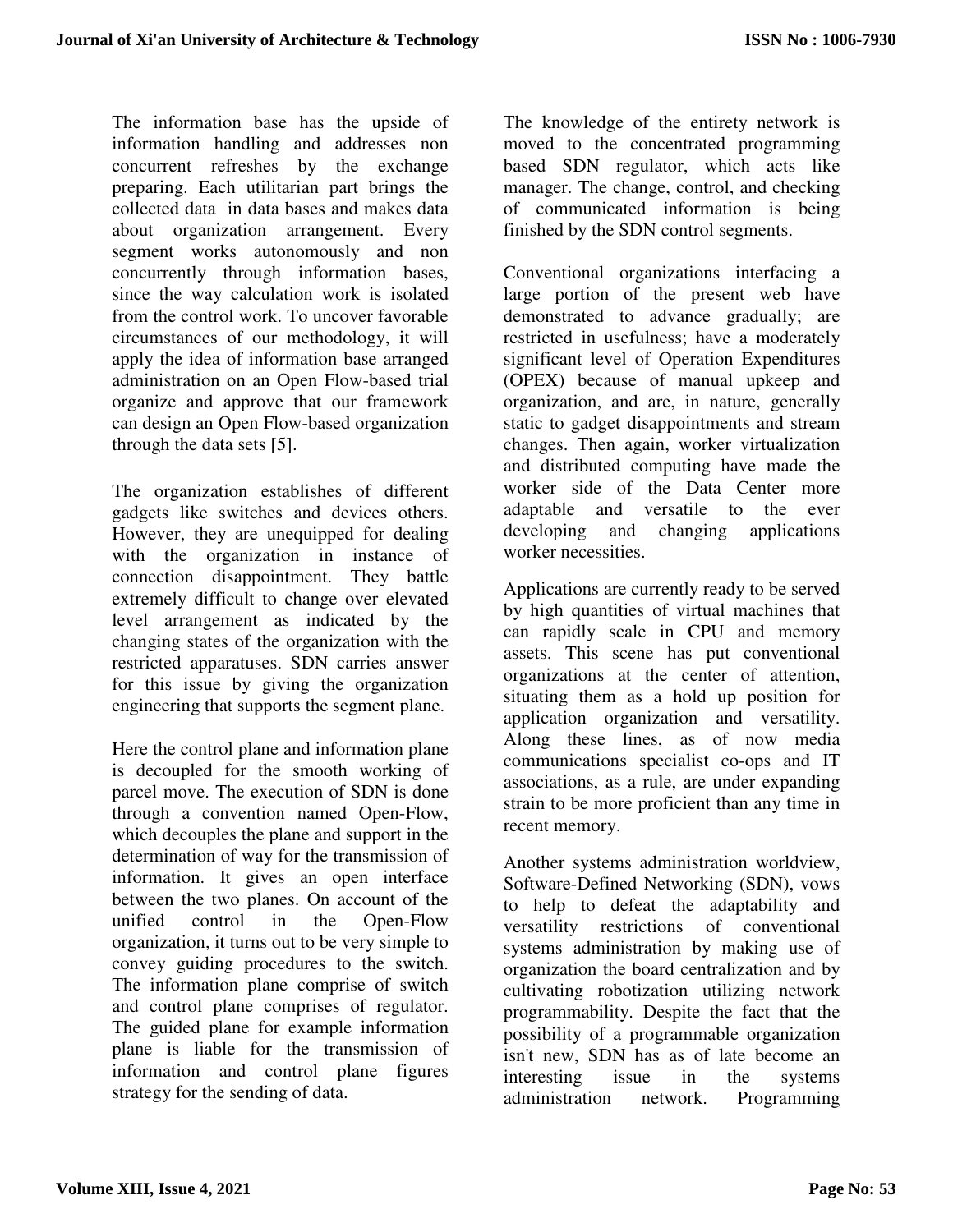Defined Networking is as of now changing the manner in which a few associations convey and deal with their organizations. Microsoft, Amazon, Google and Face book among others, who run the vast majority of the web traffic today, are early adopters of SDN and drivers of a few SDN activities.

# **II. SDN APPLICATION IN VARIOUS FIELD**

# **Internet of Things**

The converging of SDN and IOT bring energizing stages. SDN has the ability to flawlessly convey the traffic and handle the billions of information arising out of the gadget that is being connected to the IOT. SDN follows the division cycle to deal with the information emerging from the network. It isolates the total IOT network into little sections and each part can be constrained by various regulator in order to make the network work run easily. SDN connected IOT network serves better for security worries as it has the worldwide perspective on the organization.

# **Other systems administration gadgets**

They introduced an engineering that depends on the idea of SDN to determine the discontinuity difficulties of the home organization by adjusting the concentrated approach. It introduces another kind of gadget that understands the home systems administration gadgets dependent on the inclination for interactive media applications. This introduces innovation gives high adaptability in arranging gadgets and controlling, it encourages the clients to depend on the product applications as opposed to relying upon the manual arranging of numerous clients.

# **Distributed computing**

The quantity of information delivered by the organization is too enormous to deal with. It offers ascend to the idea of cloud, networks make cloud. Due to the enormous space required for putting away applications, these applications may need to change prior to putting away in cloud. SDN makes it conceivable by the help of unified regulator, that is arranged by programming related conventions.

# **Remote and versatile organization.**

The commitment of SDN in remote organization is known as SDWN for example programming characterized remote organization. The specialists have considered about the Open-stream introduces by whitepaper. Open-stream depends on the Ethernet switch, comprise of stream table with the limit of adding or then again eliminating stream sections.

Organization of SDN in remote organization gives consistent handover between various remote advances by the inserting of Openstreet. SDN underpins the stream driven model that helps in settling the issue of hub relocation by executing capacities and making it configurable at higher layer. The SDN design is open and sharable between various specialist organizations and utilize proving ground utilizing Open-stream, for example, Wifi and WiMAX.

### **III. LITERATURE SURVEY**

In customary systems administration, the organization transport conventions, the dispersed control inside the switches and switches comprise the key advancements that empower data to travel across de globe through computerized bundles. Notwithstanding their broad appropriation,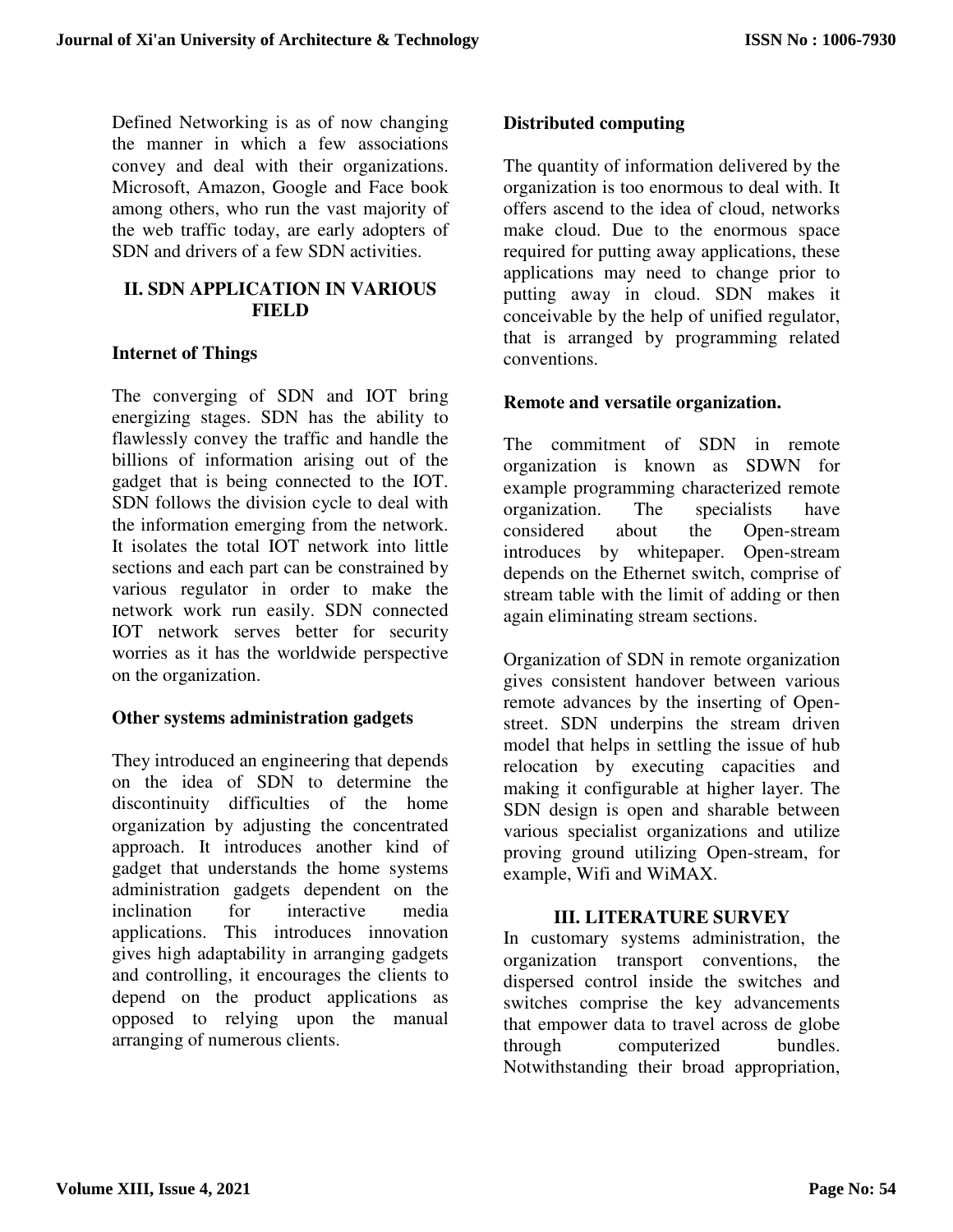customary IP networks are hard to oversee as well as perplexing (Benson, et al., 2009).

For articulation of the necessary elevated level organization plan and strategies into an ongoing parcel sending organization, network administrators should re-arrange each organization gadget with specific seller low-level orders.

Software Defined Networking (SDN) (Mckeown, 2011) (Schenker, 2011) is another organizing worldview, which offers any expectation of changing the downsides related with existing organization models. First, it disentangles the vertical mix through partition of an organization's control plane (control rationale) from basic switches and switches, which forward the information plane (traffic).

Second, utilizing the outline of the information and control planes, organization switches are disentangled into sending gadgets, consequently encouraging the execution of the control rationale in a brought together rationale regulator, disentangling network advancement, arrangement, and strategy implementation (Kim and Feamster, 2013).

In spite of the fact that Open Flow and SDN started as scholastic tests (McKeown, 2008), they picked up impressive footing in the business in the ongoing years. Numerous business switch sellers presently fuse Open Flow API uphold inside their hardware. The SDN force constrained Deutsche Telekom, Verizon, Microsoft, Yahoo, Face book, and Google to money the Open Networking Foundation (ONF) (2014) to advance and embrace SDN through open limits improvement. As the early issues with the adaptability of SDN were handled (Yeganeh, et al., 2013). From that point forward, SDN ideas have developed and developed from scholastic activities toward business achievement.

For example, Google has introduced a programming characterized network for interconnecting its Data Centers in the whole world. Google creation SDN network has been operational for a time of 3 years, in this manner empowering the firm to decrease expenses and improve operational productivity. (Jain, et al., 2013). Another model can be found in VMware SDN arrangement NSX. NSX gives an elevated level working programmable organization without straightforwardly depending in individual basic organizing gadgets however in a pool of accessible equipment, in light of on the organization deliberation rule of SDN (VMware Inc, 2016).

Finally, the biggest IT firms on the planet for example, Cisco, Facebook, Google or Juniper have joined the SDN normalization consortia Open Day light, ODL (Open Day light, 2013), another show of the SDN noteworthiness from the modern perspective.

In a SDN plan, the control plane is brought together in an organization regulator. The organization regulator can give a organization regulator can give a preoccupied perspective on the whole systems administration framework permitting the organization chairman to utilize custom conventions/arrangements over the organization equipment.

The organization regulator is the organization working framework liable for finding the ongoing condition of all the organization gadgets associated with its southward interface and ensure that they are performing as indicated by the organization approaches learned from the application layer by means of the northward interface.

 As clarified by Gude et al, a key highlight of the organization working framework is its capacity to empower the board applications to be composed as brought together projects over elevated level names conversely to the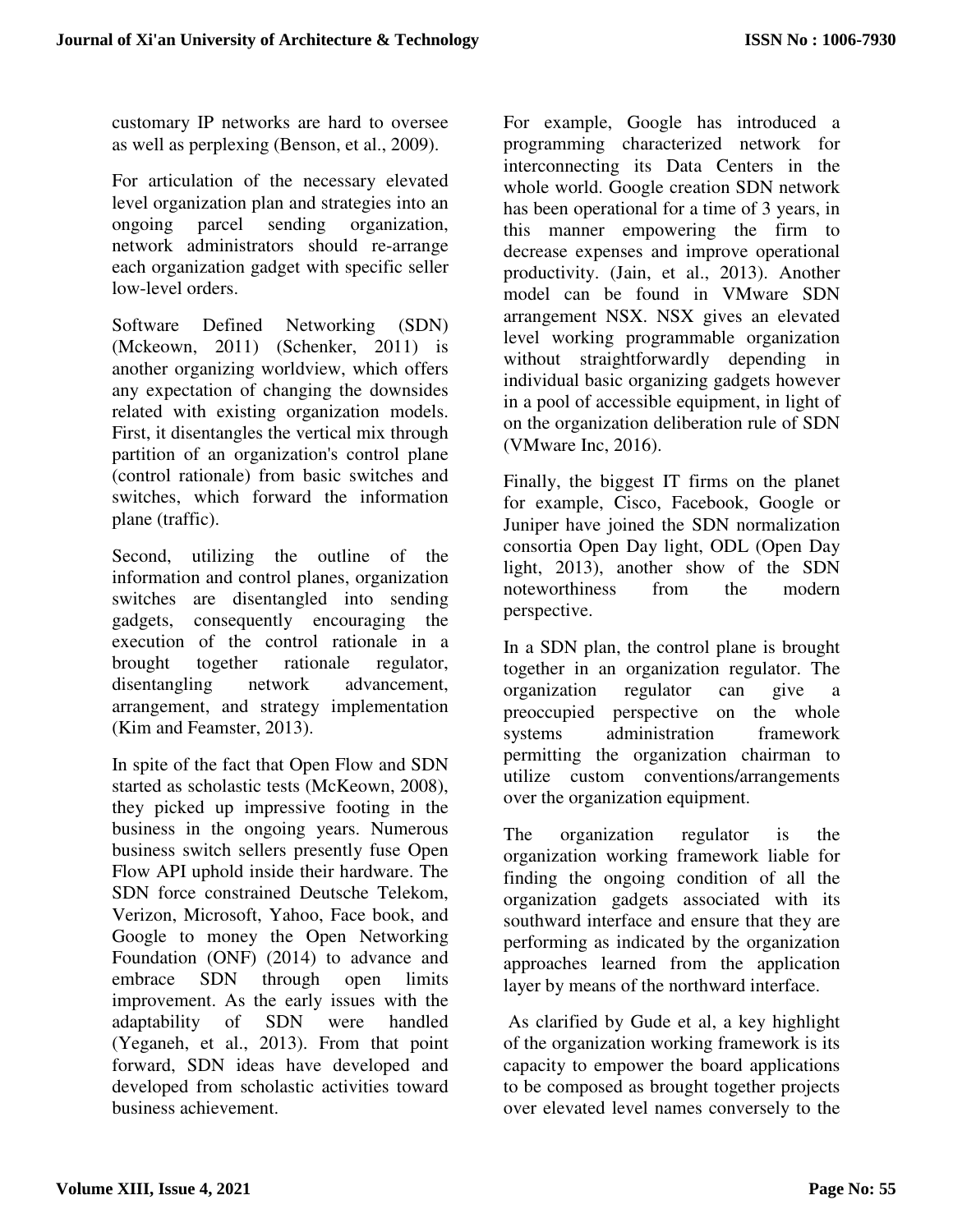profoundly time consuming conveyed calculations over low-level delivers used to arrange heritage networks (Gude, et al., n.d.).

# **IV. ASYNCHRONOUS DATA BASE ORIENTED MANAGEMENT SYSTEM FOR ROBUST SDN CONTROLLER PROTOCOL**

The below figure (1) shows the asynchronous data base oriented management system for robust SDN controller protocol. To control and manage the network, Software-Defined Networking (SDN) is used. The device is controlled linearly by suing robust SDN controller protocol (RoSCo) and performance of system is improved by modifying the protocol. NOX will optimize the multithread processors and investigate controller performance.

In this Trema is introduced and associated with an administration port of each Open Flow Switch. Driver conversion is used to configure the low level network based on Beacon. Data is transferred in the form of queue using Transport queue. Therefore, this management system will manage and control the Open Flow network via the database.





Thus, design refreshes happen before and afterward which is difficult to keep up the consistency of the entire organization. A progressing declaration system for the arrangement of the whole association to set back the plan dissatisfaction or misses by checking sending rules between SDN applications and SDN controllers.

To guarantee the worldwide availability between self-assertive two end hubs, every regulator needs to speak with the contiguous regulators to trade neighborhood setups while keeping up the consistency. Moreover, when refreshing from an old arrangement to another approach over numerous switches, where two strategies coincide in the entire organization simultaneously, at that point the consistency of the setups among the switches is difficult to keep up.

The transformation driver changes over the data put away in the transitional code tables into a reasonable arrangement program that the SDN regulator can peruse directly. SDN regulators are introduced but there is no similarity among the SDN regulators. In this way, the organization chairman needs to set up a design document that is fitting for every regulator, regardless of whether the organization arrangement is the equivalent. The director can design the organization without considering the subtitles of the SDN regulators in light of the fact that the transformation driver directs the distinction among the SDN regulators. The director can adapt to a difference in the SDN regulator by moving to a fitting transformation driver.

The arrangement motor gets the disconnected organization data from the logical DB and cycles them to make the halfway code. Fundamentally, every setup motor works autonomously and has only one job. Average jobs are hold based on count and asset the board and so forth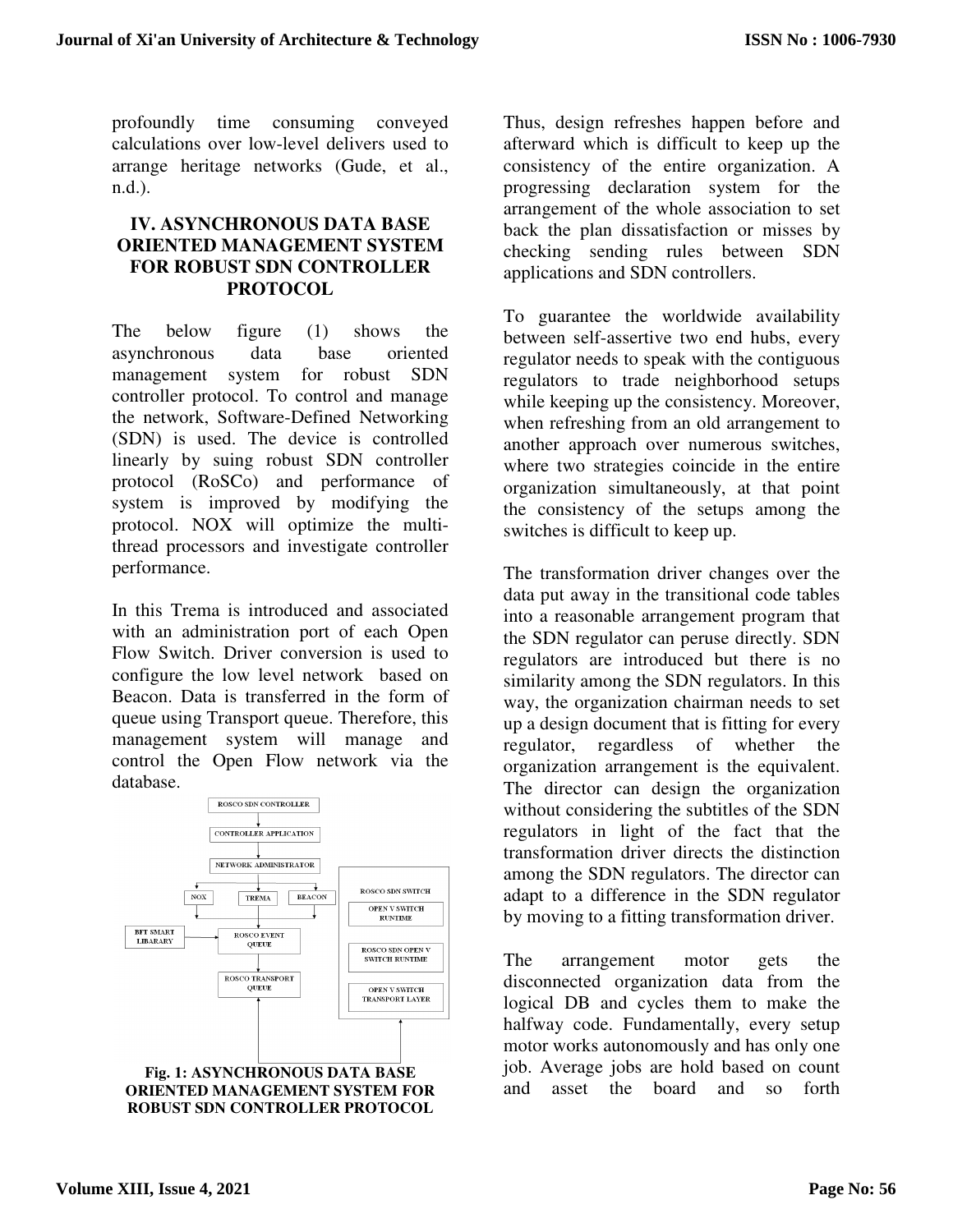Organization member can choose which motors are applied to an oversaw network by indicating them in the elevated level organization data. In our administration framework, different organization plans can be accomplished by a mix of setup motors. Additionally, it is anything but difficult to add new setup motor to our framework, and non concurrent exchanges can be handled adequately as a result of the independency of the arrangement motors.

### **V. RESULTS**

The below figure (2) shows the efficiency of asynchronous data base oriented management system for robust SDN controller protocol. The efficiency is high in asynchronous data base oriented management system for robust SDN controller protocol which can be observed from below figure.



### **Fig. 2: EFFICIENCY**

The below figure (3) shows the performance of asynchronous data base oriented management system for robust SDN controller protocol.



### **Fig. 3: PERFORMANCE**

The below figure (4) shows the comparison of scalability for SDN controller and asynchronous data base oriented management system for robust SDN controller protocol.



### **Fig. 4: SCALABILITY**

The below figure (5) shows the memory allocation in both SDN controller and asynchronous data base oriented management system for robust SDN controller protocol.



**Fig. 5: MEMORY ALLOCATION**